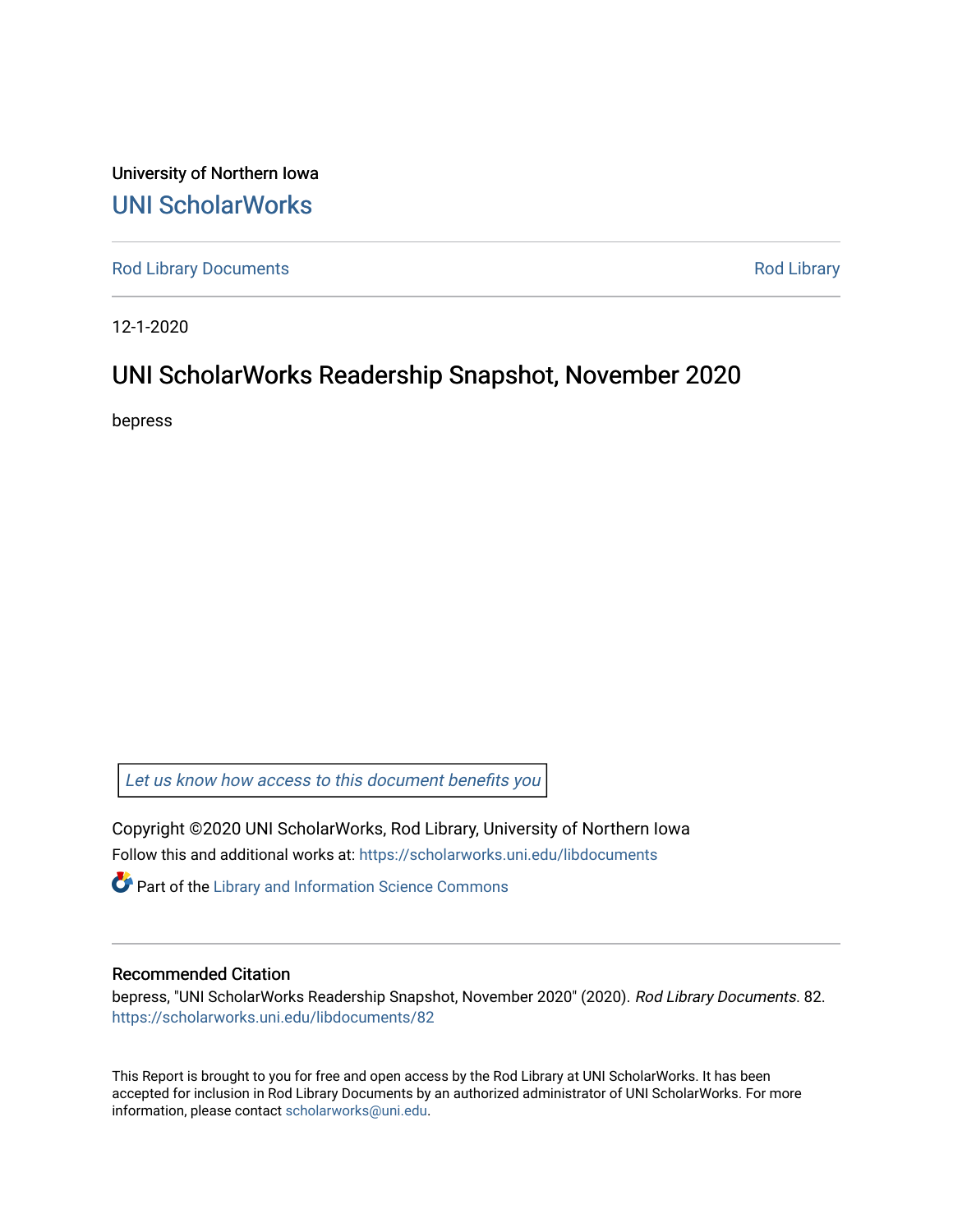# Digital Commons Dashboard

## **September 2020 Readership Snapshot**

**UNI ScholarWorks** 

Dear University of Northern Iowa,

We are pleased to provide you with the latest monthly activity snapshot for UNI ScholarWorks. **To explore over 50 new metrics, including citation counts, media mentions, and tweets**, visit your Digital Commons Dashboard at:



### **Monthly Readership Totals:**

Last month, **UNI ScholarWorks** had **75214** full-text downloads and **67** new submissions were posted, bringing the total works in the repository to **25703**. **University of Northern Iowa** scholarship was read by **3689** institutions across **186** countries and territories.

### **The most popular papers were:**

The effects of blended learning on K-12th grade students (3226 downloads) <https://scholarworks.uni.edu/grp/116>

Perceived Causes and Methods of Examination Malpractice in the Malawian Education System: A Case Study